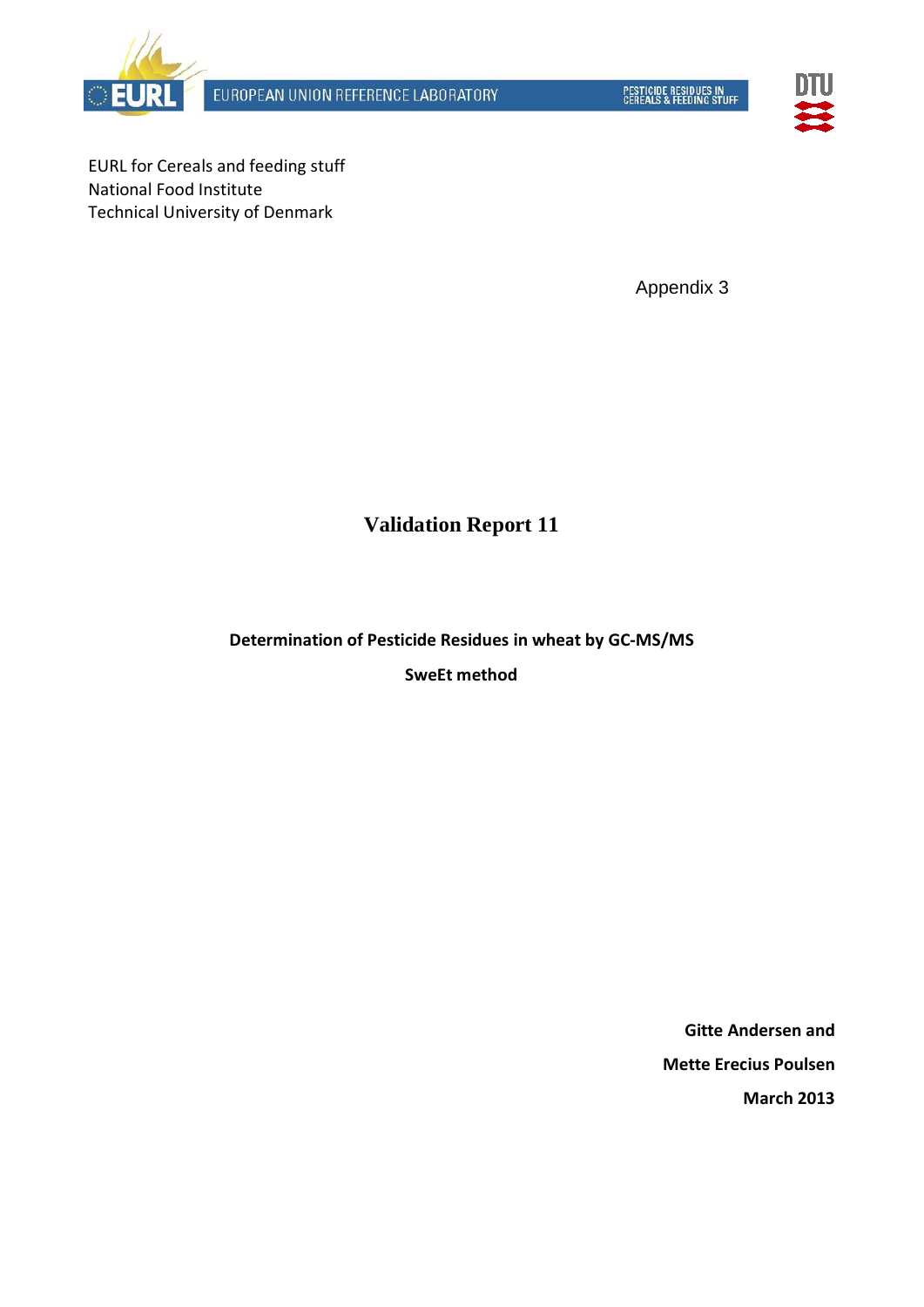# **CONTENT**

| 1              |     |                                                                                               |
|----------------|-----|-----------------------------------------------------------------------------------------------|
| $\overline{2}$ |     |                                                                                               |
|                | 2.1 |                                                                                               |
|                | 2.2 |                                                                                               |
|                | 2.3 |                                                                                               |
|                | 2.4 |                                                                                               |
| 3              |     |                                                                                               |
| 4              |     |                                                                                               |
| 5              |     |                                                                                               |
|                | 5.1 |                                                                                               |
|                | 5.2 |                                                                                               |
|                | 5.3 |                                                                                               |
| 6              |     |                                                                                               |
| 7              |     |                                                                                               |
| 8              |     |                                                                                               |
| 9              |     |                                                                                               |
|                |     | Appendix 1: MRM transitions for the all south validated pesticides (Samstik A)  9             |
|                |     | Appendix 2: Recoveries, repeatability (RSDr) and Limit of Quantification (LOQ) for pesticides |
|                |     |                                                                                               |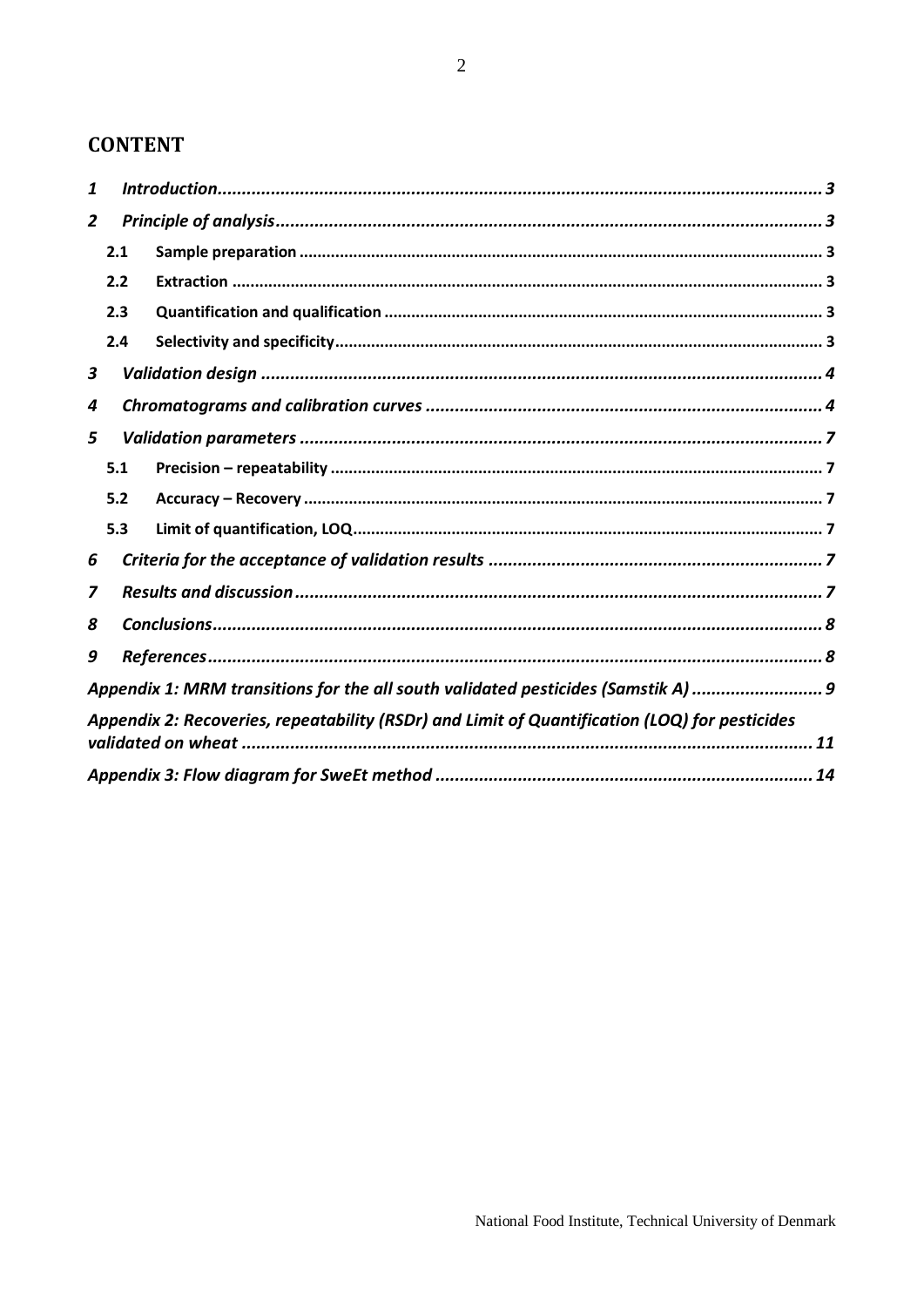# <span id="page-2-0"></span>**1 Introduction**

This report describes the validation of the SweEt method combined with GC-MS/MS. The method is a Swedish developed method based on simple and efficient process with ethyl acetate as extraction solvent. This validation does not include testing of the methods robustness. The method was south validated for 67 pesticides and degradation products in wheat.

# <span id="page-2-2"></span><span id="page-2-1"></span>**2 Principle of analysis**

#### **2.1 Sample preparation**

The sample was grinded and sifted with an 1.0 mm sieve

#### <span id="page-2-3"></span>**2.2 Extraction**

The sample was mix with water and extracted with ethyl acetate with 1 % acetic acid by shaken. The sample was briefly shaken with sodium sulphate before the extraction continued by ultrasonic. The ethyl acetate and water phase are separated by centrifugation and the supernatant filtered. The final extract was diluted 1:1 with ethyl acetate to obtain the same matrix concentration as in the calibration standards.

#### **2.3 Clean-up**

The method does not include any clean-up step.

#### <span id="page-2-4"></span>**2.4 Quantification and qualification**

The final extract was analysed by GC-MS/MS (electron energy 70eV, source temp. 180°C, transfer line GC interface 250 $^{\circ}$ C) with an injection volume of 5 µl.

#### <span id="page-2-5"></span>**2.5 Selectivity and specificity**

GC-MS/MS is a highly selective method, and thereby highly specific. All pesticides were detected in the Multi Reaction Monitoring mode (MRM). For each pesticide two precursor ion and two product ions (where possible) were determined - one product ion for quantification and one for qualification. The MRM transitions for the pesticides and degradation products indented validated are given in appendix 1.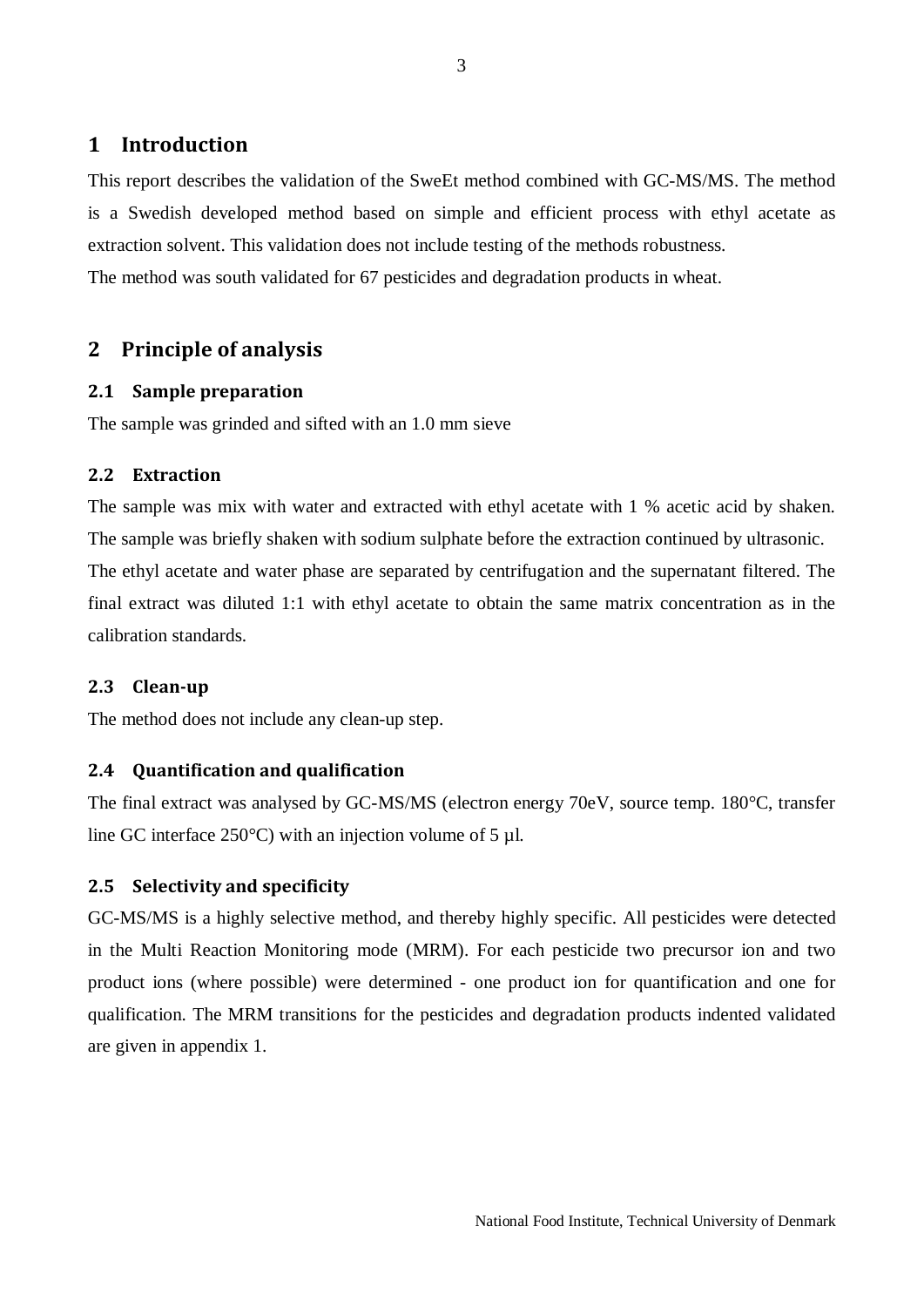# <span id="page-3-0"></span>**3 Validation design**

The method was south validated for 67 pesticides or degradation products in wheat. The validation was performed on 5-6 replicates at each of the three spiking levels; 0.01, 0.02 and 0.1 mg/kg. A blank sample of wheat was included. The tests were done on same day with six replicates by the same person.

#### <span id="page-3-1"></span>**4 Chromatograms and calibration curves**

The calibration curve is determined by the analysis of each of the analysts at least five calibration levels, i.e. 0.003, 0.01, 0.033, 0.1, 0.333 µg/ml. The calibration curves were best fitted to a linear curve. The quantification was performed from the mean of two bracketing calibration curves. The majority of the correlation coefficients (R) were higher or equal to 0.99. Examples of chromatograms obtained when analysing the extracts by GC-MS/MS and calibration curves are presented in figure 1 and 2, respectively.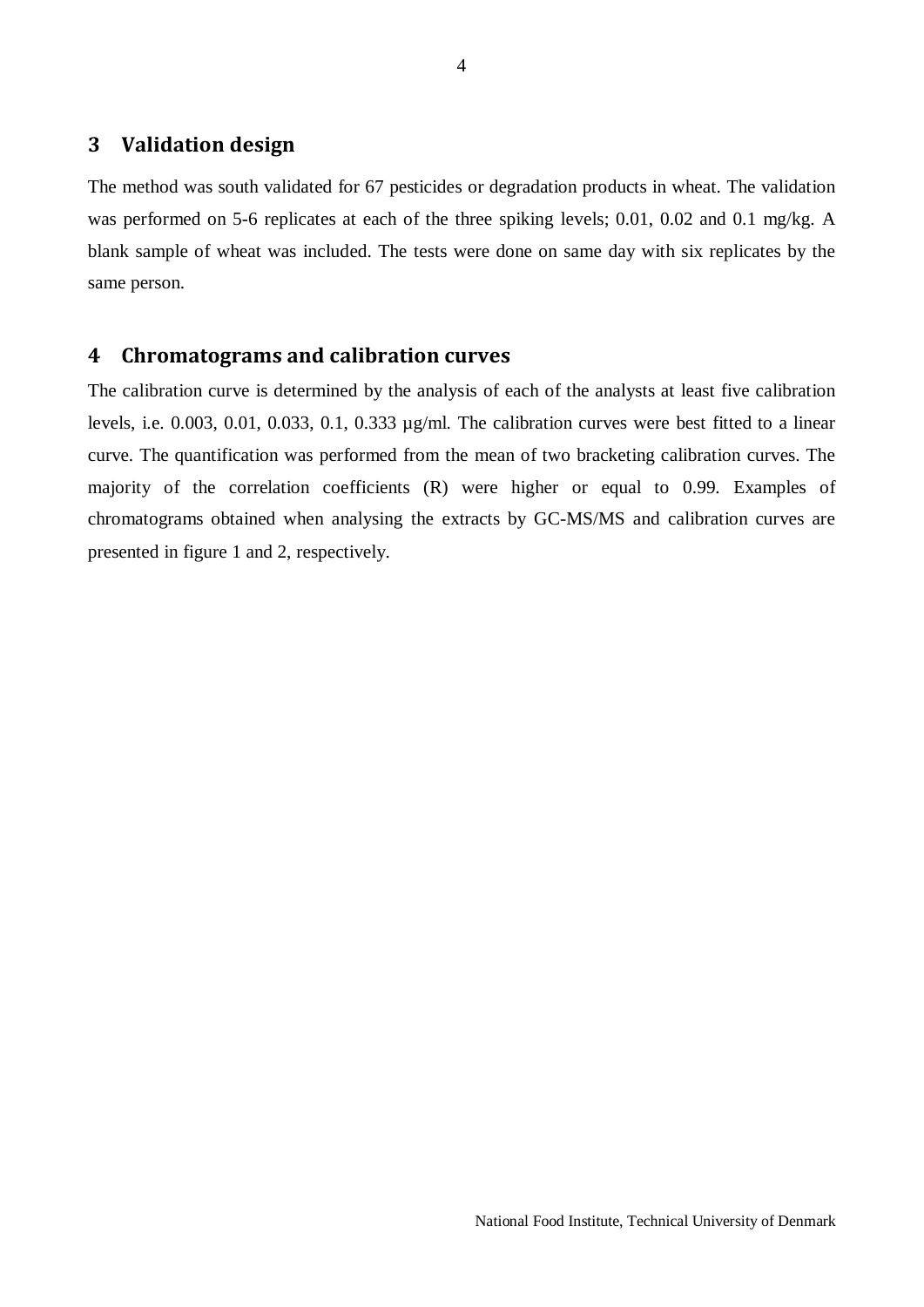

**Figure 1 Examples of chromatograms and calibration curves for epoxiconazole in wheat obtained when analysing extract spiked with 0.10 mg/kg. (Two MRM transitions are shown for epoxiconazole) The calibration curve is in a concentrations range from 0.003 to 0.333 µg/ml.**  0.00 0.10 0.20 0.30 0.40 0.50 0.60 0.70 0.80 0.90 1.00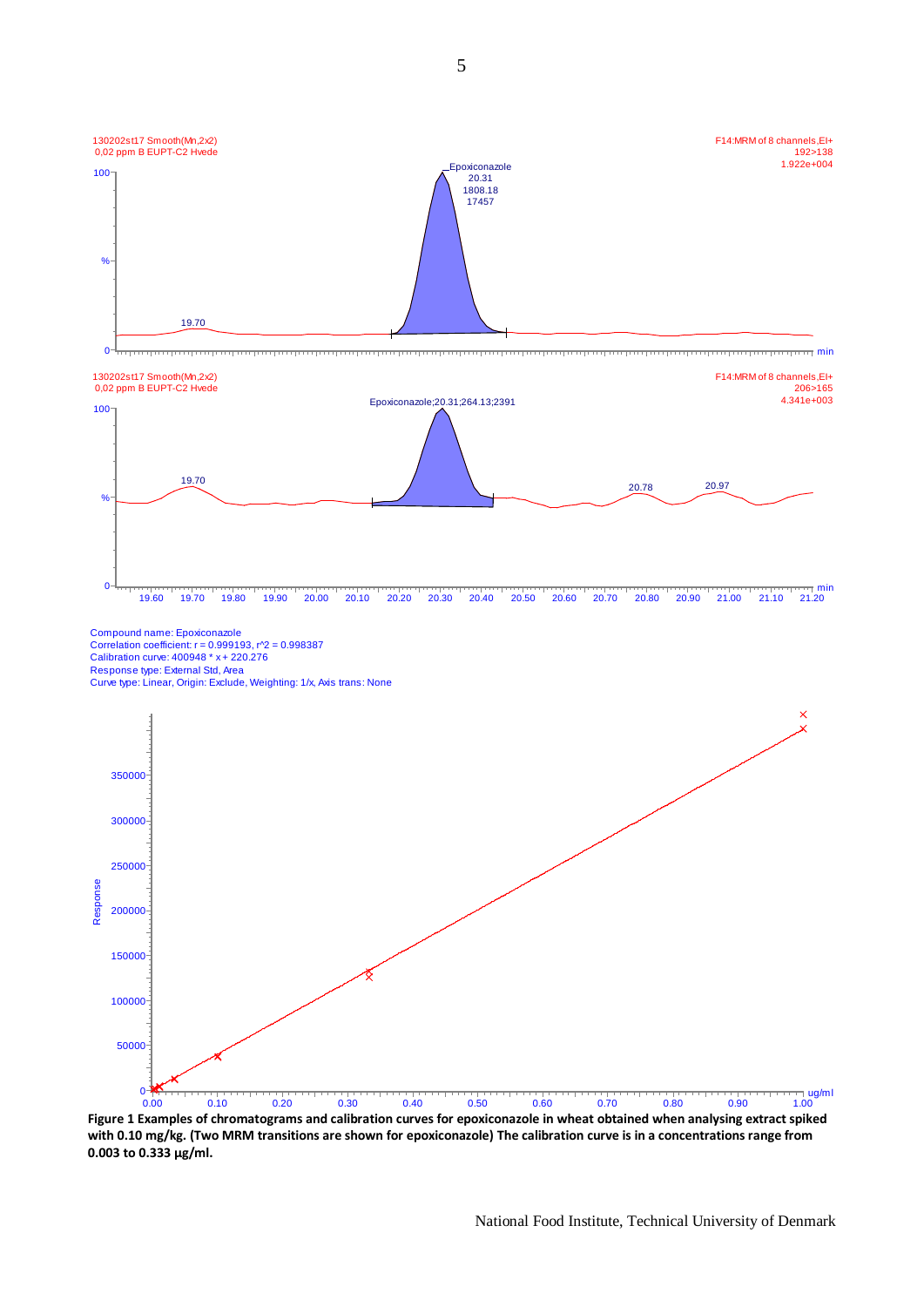

**Figure 2 Examples of chromatograms and calibration curves for diazinon in wheat obtained when analysing extract spiked with 0.02 mg/kg. (Two MRM transitions are shown for diazinon) The calibration curve is in a concentrations range from 0.003 to 0.333 µg/ml.** 

0.00 0.10 0.20 0.30 0.40 0.50 0.60 0.70 0.80 0.90 1.00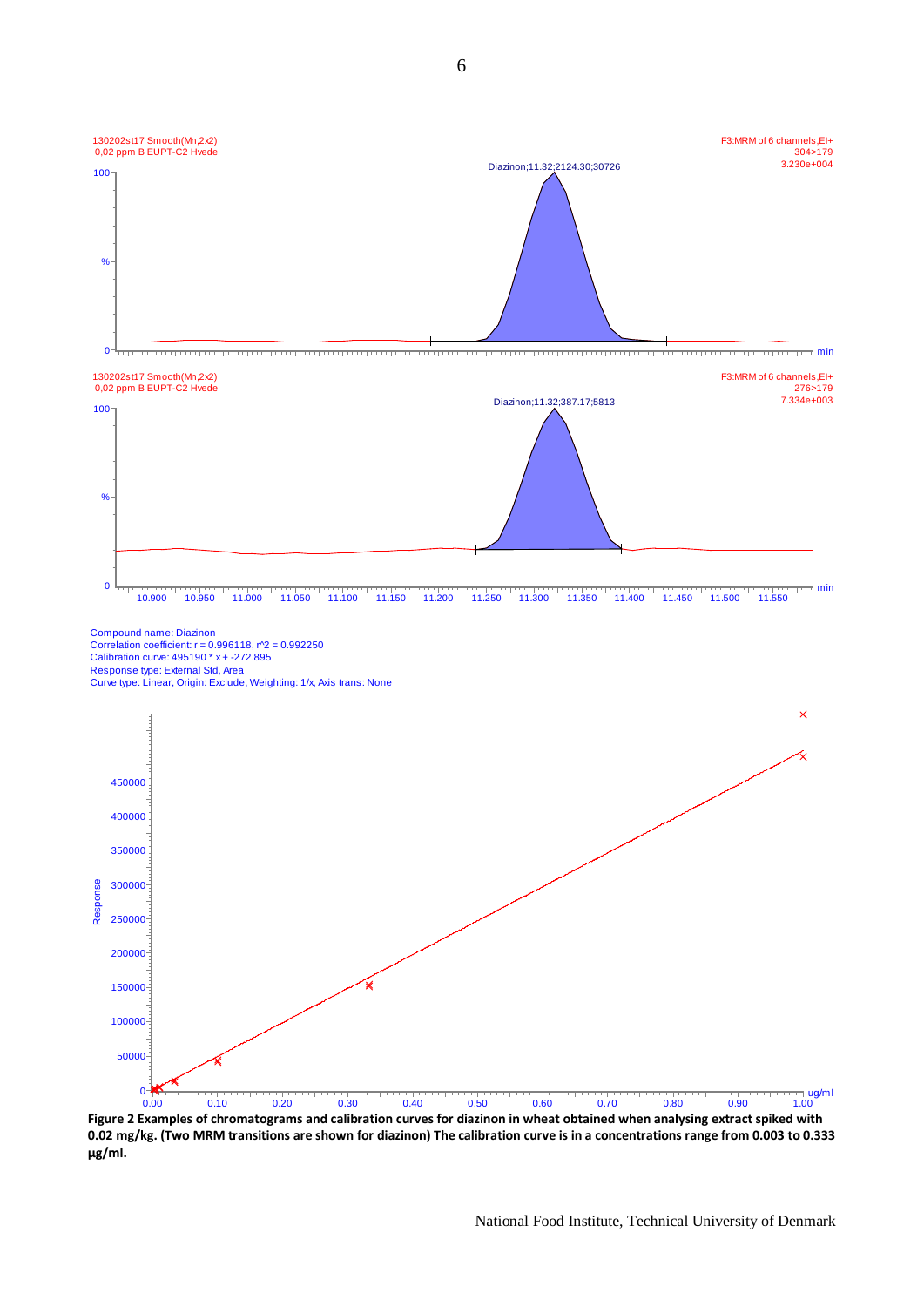# <span id="page-6-0"></span>**5 Validation parameters**

#### <span id="page-6-1"></span>**5.1 Precision – repeatability**

Repeatability was calculated for all pesticides and degradation products on all three spiking levels. Repeatability is given as the relative standard deviation on the result from two or more analysis at the same sample, done by the same technician, on the same instrument and within a short period of time. Repeatability in this validation was calculated from the six replicate determinations. Repeatability was calculated as given in ISO 5725-2<sup>2</sup>.

Appendix 2 shows the relative repeatability for the validated pesticides and degradation products.

#### <span id="page-6-2"></span>**5.2 Accuracy – Recovery**

The accuracy was determined by recovery, samples were spiked at three concentration levels. In appendix 2 recovery, repeatability and limit of quantification (LOQ) are given for the validated pesticides and degradation products for all three spiking levels (0.01 mg/kg, 0.02 mg/kg and 0.1 mg/kg). Recoveries are listed in Appendix 2.

### <span id="page-6-3"></span>**5.3 Limit of quantification, LOQ**

Quantification limits (LOQ) are calculated from the results at the lowest accepted spike level, as 6 times the standard deviation (absolute recovery). The quantification limits are given in Appendix 2.

# <span id="page-6-4"></span>**6 Criteria for the acceptance of validation results**

For the pesticides to be accepted as validated the following criteria for precision and trueness must to be fulfilled:

- 1. The relative standard deviation of the repeatability must be less than or equal to the standard deviation proposed by Horwitz<sup>3</sup>.
- 2. The average relative recovery must be between 70 and 120  $\%$ <sup>4</sup>.

<span id="page-6-5"></span>If the above mentioned criteria have been meeting, the detection limits have been calculated.

# **7 Results and discussion**

The SweEt method has been tested for 67 pesticides and degradations products in wheat using GC-MS/MS. For spikes levels at 0.01, 0.02 and 0.1 mg/kg 52 pesticides were validated. Validations for Dimethoate, Endosulfan sulphate, Endosulfan-alpha, Endosulfan-beta, Deltamethrin (cis) and Chlorpropham were only accepted at spike level 0.1 mg/kg. Endosulfan-alpha was not approved at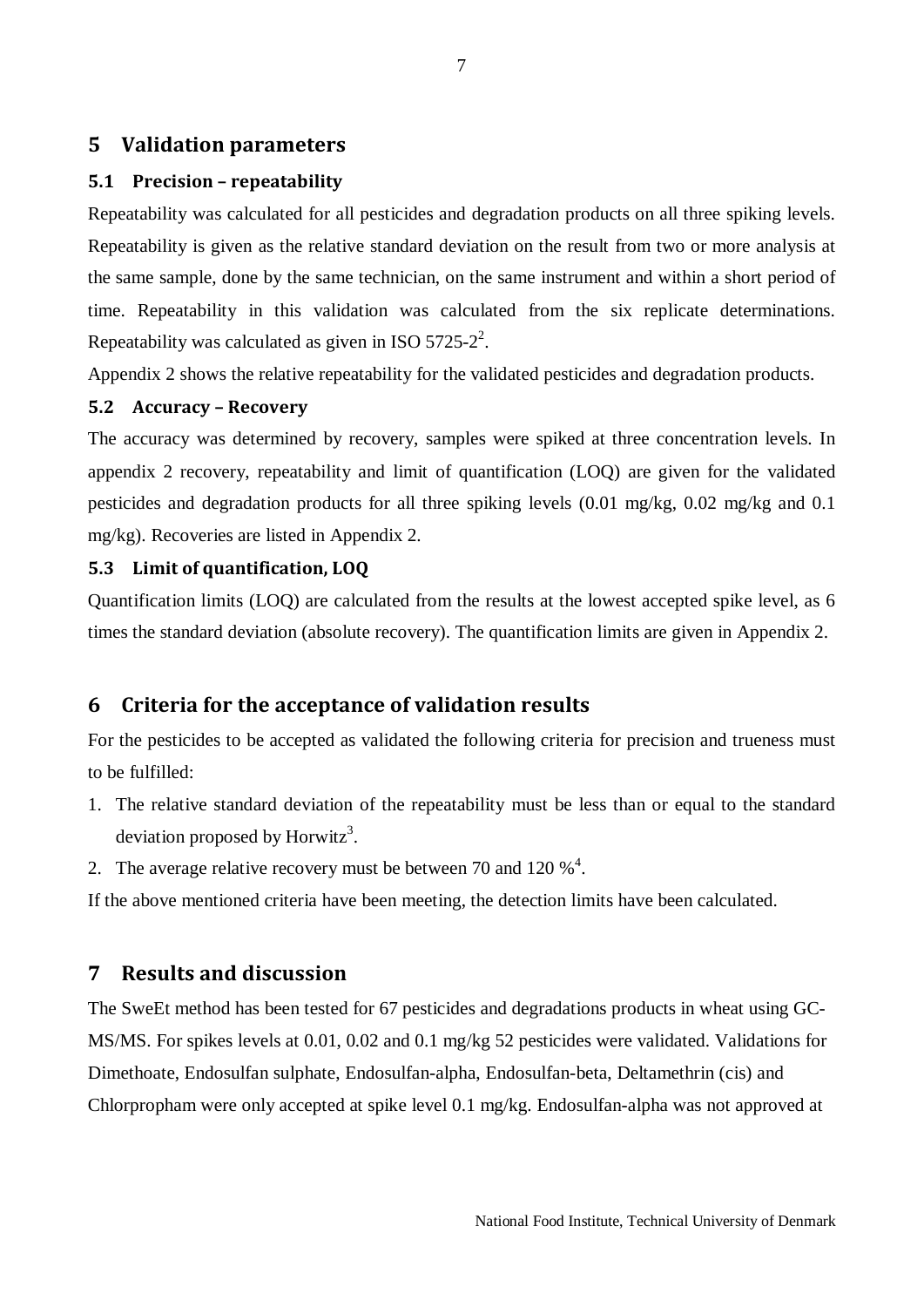the low levels probably due to matrix effect. This could maybe be eliminated by choosing other transitions.

The relative repeatability (RSDr) varied between 2-30 %, however for most the values were below 10 %. For the majority of the pesticides the recovery was in range of 80-110 % at all three concentrations levels.

For a few pesticides at some levels the standard deviations and the relative recovery were only just out of the range in proportion to criteria for acceptance. Due to the all over results at the three spiking levels for these pesticides the minor deviation were accepted.

The combined LOQs were in range of 0.01-0.02 mg/kg, although for Dimethoate, Endosulfan sulphate, Endosulfan-alpha, Endosulfan-beta, Deltamethrin (cis) and Chlorpropham the LOQs were calculated higher (0.12-0.19 mg/kg).

# <span id="page-7-0"></span>**8 Conclusions**

In conclusion 58 pesticides and degradations products for levels at 0.01, 0.02 and 0.1 mg/kg were validated on wheat SweEt method using GC-MS/MS for the analysis. Six pesticides, Dimethoate, Endosulfan sulphate, Endosulfan-alpha, Endosulfan-beta, Deltamethrin (cis) and Chlorpropham, were only accepted at spike level 0.1 mg/kg.

# <span id="page-7-1"></span>**9 References**

**1** ISO 5725-2:1994. Accuracy (trueness and precision) of measurement methods and results – Part2. Basic method for the determination of repeatability and reproducibility of standard measurement method. First edition. December 1994.

**2** W. Horwitz, Anal. Chem., 1982; 54, 67A.

**3** Method Validation and Quality Control Procedures for Pesticide Residue Analysis in Food and Feed, Document No SANCO/10684/2010, 01/01/2010, European Commission, Brussels, 2010. **4** EU Pesticides database available at [http://ec.europa.eu/sanco\\_pesticides/public/index.cfm](http://ec.europa.eu/sanco_pesticides/public/index.cfm)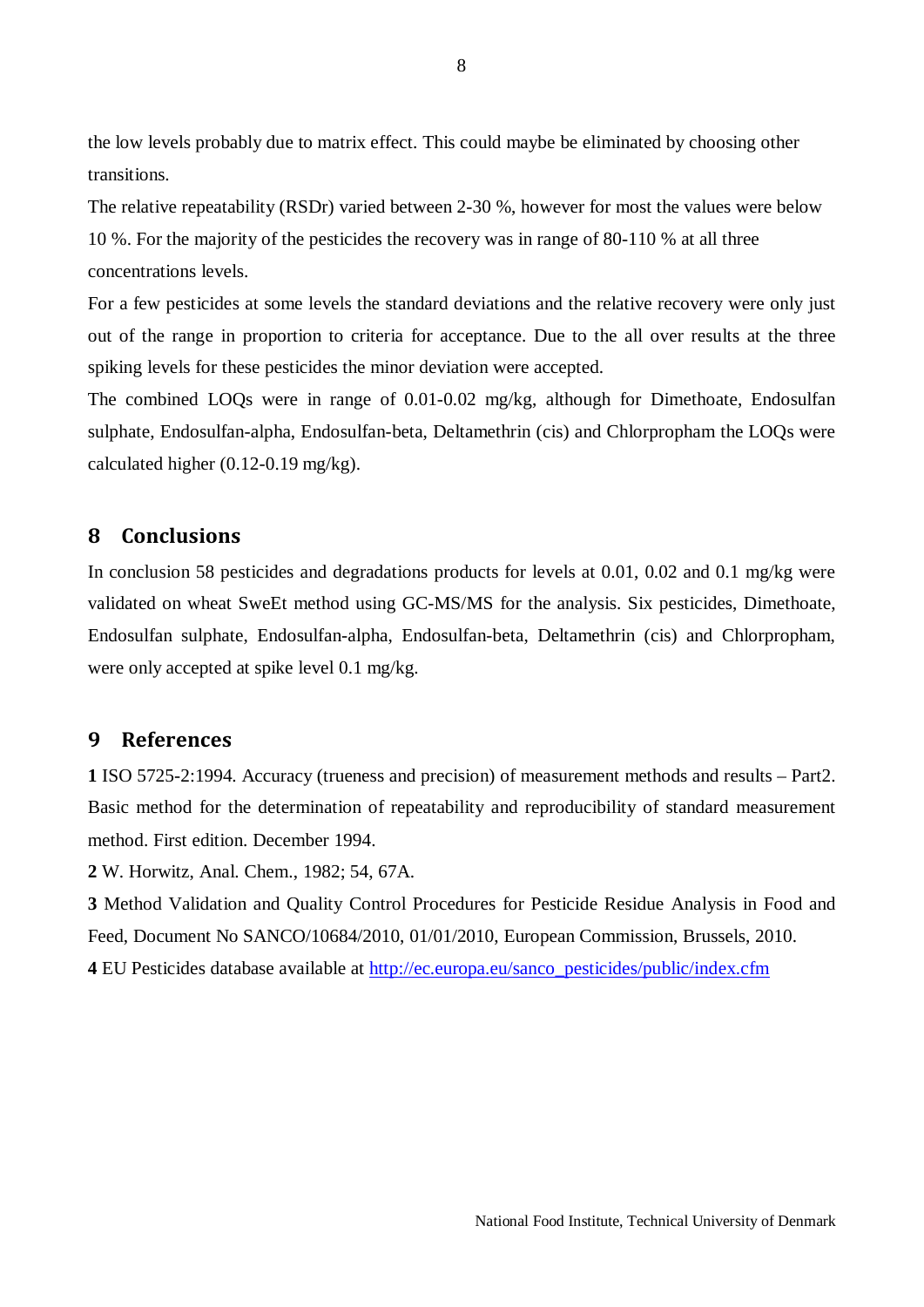|                | <b>GC-MS/MS</b>           | <b>Precursor 1</b> | <b>Fragment ion 1</b> | Col. energy 1  |     | Precursor 2   Fragment ion 2 | Col. energy 2  |  |
|----------------|---------------------------|--------------------|-----------------------|----------------|-----|------------------------------|----------------|--|
|                | Azinphos-methyl           | 160                | 77                    | 15             | 132 | 77                           | 10             |  |
|                | 2 Azoxystrobin            | 344                | 329                   | 15             | 388 | 345                          | 15             |  |
|                | 3 Bifenthrin              | 181                | 166                   | 10             | 165 | 115                          | 20             |  |
| $\overline{4}$ | <b>Boscalid</b>           | 342                | 140                   | 15             | 167 | 139                          | 20             |  |
|                | 5 Captan                  | 149                | 70                    | 12             | 149 | 105                          | $\overline{2}$ |  |
|                | 6 Carbofuran              | 149                | 121                   | 5              | 164 | 149                          | 10             |  |
| $\overline{7}$ | Carboxin                  | 235                | 143                   | 5              | 143 | 87                           | 5              |  |
|                | 8 Chlorfenvinphos         | 323                | 267                   | 15             | 295 | 267                          | 5              |  |
|                | 9 Chlorothanlonil         | 266                | 133                   | 18             | 266 | 231                          | 10             |  |
|                | 10 Chlorpropham           | 213                | 127                   | 15             | 213 | 171                          | 5              |  |
|                | 11 Chlorpyrifos           | 197                | 169                   | 10             | 314 | 258                          | 12             |  |
|                | 12 Chlorpyrifos-methyl    | 286                | 93                    | 20             | 125 | 79                           | 5              |  |
|                | 13 Cyfluthrin-total       | 226                | 206                   | 10             | 163 | 91                           | 10             |  |
|                | 14 Cypermethrin-total     | 163                | 127                   | 10             | 181 | 152                          | 20             |  |
|                | 15 Cyproconazole          | 222                | 125                   | 15             | 139 | 111                          | 15             |  |
|                | 16 Cyprodinil             | 226                | 225                   | 15             | 223 | 208                          | 15             |  |
| 17             | Deltamethrin-cis          | 181                | 152                   | 10             | 253 | 174                          | 10             |  |
|                | 18 Diazinon               | 304                | 179                   | 10             | 276 | 179                          | 10             |  |
|                | 19 Dichlorvos             | 109                | 79                    | 5              | 187 | 93                           | 10             |  |
|                | 20 Difenoconazole         | 323                | 265                   | 15             | 325 | 267                          | 15             |  |
| 21             | Dimethoate                | 229                | 87                    | $\overline{7}$ | 125 | 79                           | 6              |  |
| 22             | <b>Endosulfan sulfate</b> | 272                | 236                   | 20             | 387 | 252                          | 10             |  |
|                | 23 Endosulfan α           | 195                | 159                   | 5              | 339 | 159                          | 20             |  |
|                | 24 Endosulfan β           | 195                | 159                   | 5              | 339 | 159                          | 20             |  |
|                | 25 Epoxiconazole          | 192                | 138                   | 10             | 206 | 165                          | 5              |  |
|                | $26$ Ethion               | 384                | 231                   | 5              | 231 | 203                          | 15             |  |

<span id="page-8-0"></span>27 Fenbuconazole 198 129 10 129 102 15<br>
28 Fenitrothion 277 260 5 277 109 15 28 Fenitrothion | 277 260 | 5 | 277 | 109 | 15 Fenpropidin 98 70 10 99 71 10 30 Fenpropimorph 303 128 5 117 115 10<br>31 Fenvalerate 167 125 10 125 99 10 Fenvalerate 167 125 10 125 99 10 Fipronil 367 213 20 367 255 15

**Appendix 1: MRM transitions for the all south validated pesticides (Samstik A)**

National Food Institute, Technical University of Denmark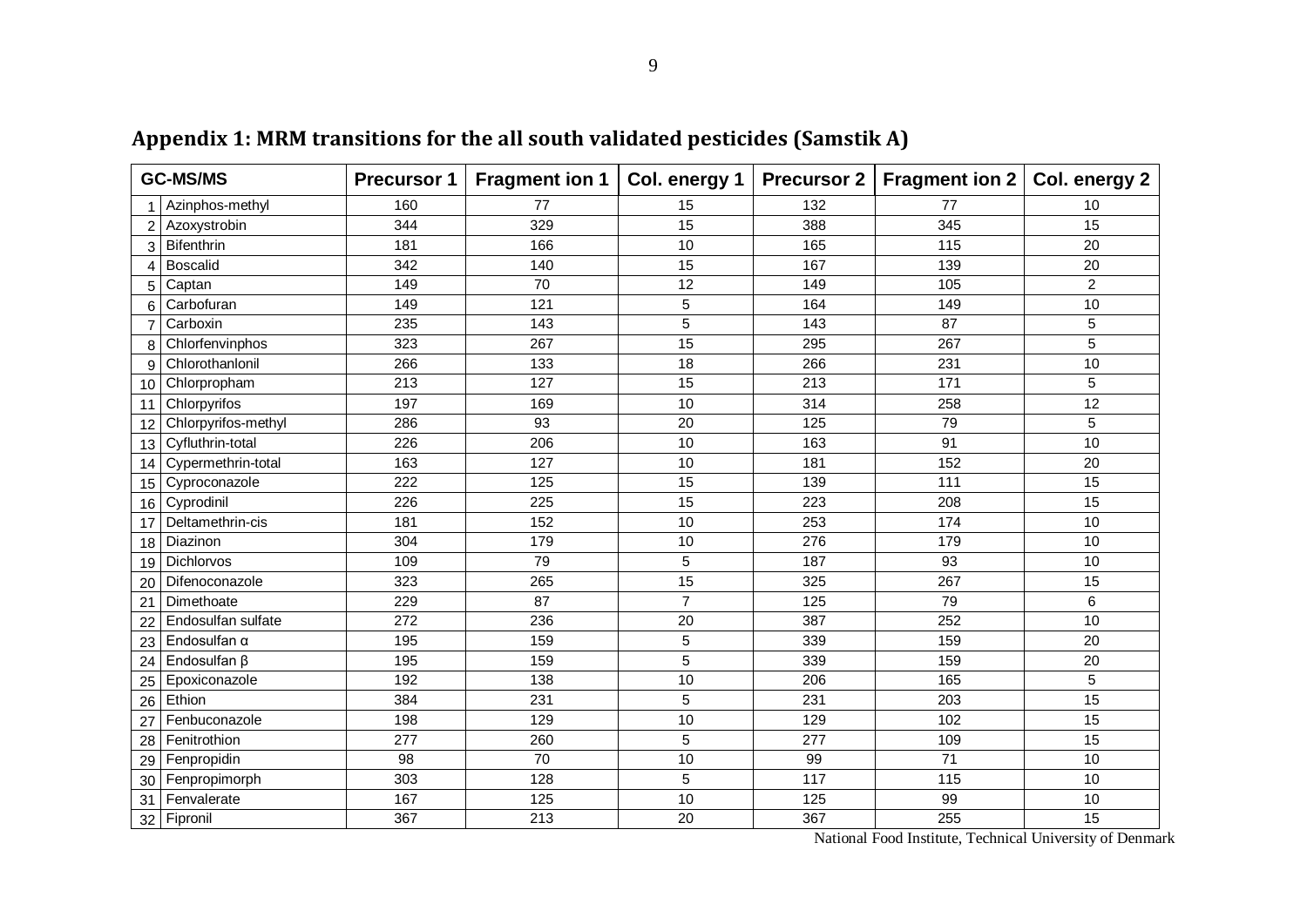| <b>GC-MS/MS</b>          |     | Precursor 1   Fragment ion 1   Col. energy 1 |                         |     | Precursor 2   Fragment ion 2   Col. energy 2 |                |
|--------------------------|-----|----------------------------------------------|-------------------------|-----|----------------------------------------------|----------------|
| Fluquinconazole<br>33    | 340 | 298                                          | 15                      | 339 | 298                                          | 15             |
| Flutriafol<br>34         | 219 | 123                                          | 15                      | 123 | 95                                           | 10             |
| <b>HCH</b> alpha<br>35   | 217 | 181                                          | 10                      | 219 | 183                                          | 10             |
| <b>HCH</b> beta<br>36    | 217 | 181                                          | 10                      | 219 | 183                                          | 10             |
| 37<br>Hexaconazole       | 231 | 175                                          | 10                      | 214 | 172                                          | 15             |
| 38<br>Iprodione          | 314 | 245                                          | 10                      | 216 | 187                                          | 5              |
| Isoprothiolane<br>39     | 290 | 118                                          | 10                      | 290 | 204                                          | $\overline{c}$ |
| Kresoxim-methyl<br>40    | 206 | 116                                          | $\overline{\mathbf{4}}$ | 206 | 131                                          | 10             |
| Lambda-cyhalothrin<br>41 | 197 | 141                                          | 10                      | 208 | 181                                          | 10             |
| Lindane<br>42            | 217 | 181                                          | 10                      | 219 | 183                                          | 10             |
| Malathion<br>43          | 173 | 99                                           | 10                      | 173 | 127                                          | 5              |
| Metconazole<br>44        | 125 | 89                                           | 10                      | 127 | 89                                           | 10             |
| 45<br>Metribuzin         | 198 | 82                                           | 15                      | 214 | 198                                          | 5              |
| 46<br>2-phenylphenol     | 141 | 115                                          | 15                      | 170 | 169                                          | 10             |
| Parathion<br>47          | 291 | 109                                          | 10                      | 291 | 81                                           | 20             |
| Penconazole<br>48        | 248 | 157                                          | 20                      | 159 | 123                                          | 15             |
| Pendimethalin<br>49      | 281 | 252                                          | 5                       | 252 | 162                                          | 5              |
| Permethrin<br>50         | 183 | 168                                          | 15                      | 183 | 153                                          | 10             |
| Phosphamidone<br>51      | 264 | 127                                          | 10                      | 127 | 109                                          | 10             |
| Pirimicarb<br>52         | 238 | 166                                          | 10                      | 166 | 96                                           | 10             |
| Pirimiphos-methyl<br>53  | 305 | 290                                          | 10                      | 290 | 233                                          | 10             |
| Prochloraz<br>54         | 180 | 138                                          | 10                      | 310 | 268                                          | 5              |
| 55<br>Procymidone        | 283 | 96                                           | $6\phantom{1}6$         | 283 | 254                                          | 10             |
| 56<br>Propiconazole      | 173 | 145                                          | 15                      | 259 | 173                                          | 15             |
| Pyrimethanil<br>57       | 199 | 198                                          | 5                       | 198 | 183                                          | 10             |
| Quinoxyfen<br>58         | 237 | 208                                          | 20                      | 272 | 237                                          | 15             |
| 59<br>Tebuconazole       | 250 | 125                                          | 15                      | 125 | 89                                           | 10             |
| Thiamethoxam<br>60       | 212 | 139                                          | 10                      | 247 | 182                                          | 10             |
| Triadimefon<br>61        | 208 | 181                                          | 5                       | 181 | 111                                          | 10             |
| 62<br>Triadimenol        | 168 | 70                                           | 5                       | 128 | 100                                          | 10             |
| Triazophos<br>63         | 257 | 162                                          | 5                       | 285 | 162                                          | 10             |
| Trifloxystrobin<br>64    | 222 | 190                                          | 5                       | 186 | 145                                          | 10             |
| Trifluralin<br>65        | 264 | 206                                          | 5                       | 290 | 248                                          | 10             |
| Triticonazole<br>66      | 235 | 182                                          | 15                      | 217 | 167                                          | 15             |
| 67<br>Vinclozolin        | 285 | 212                                          | 5                       | 198 | 145                                          | 15             |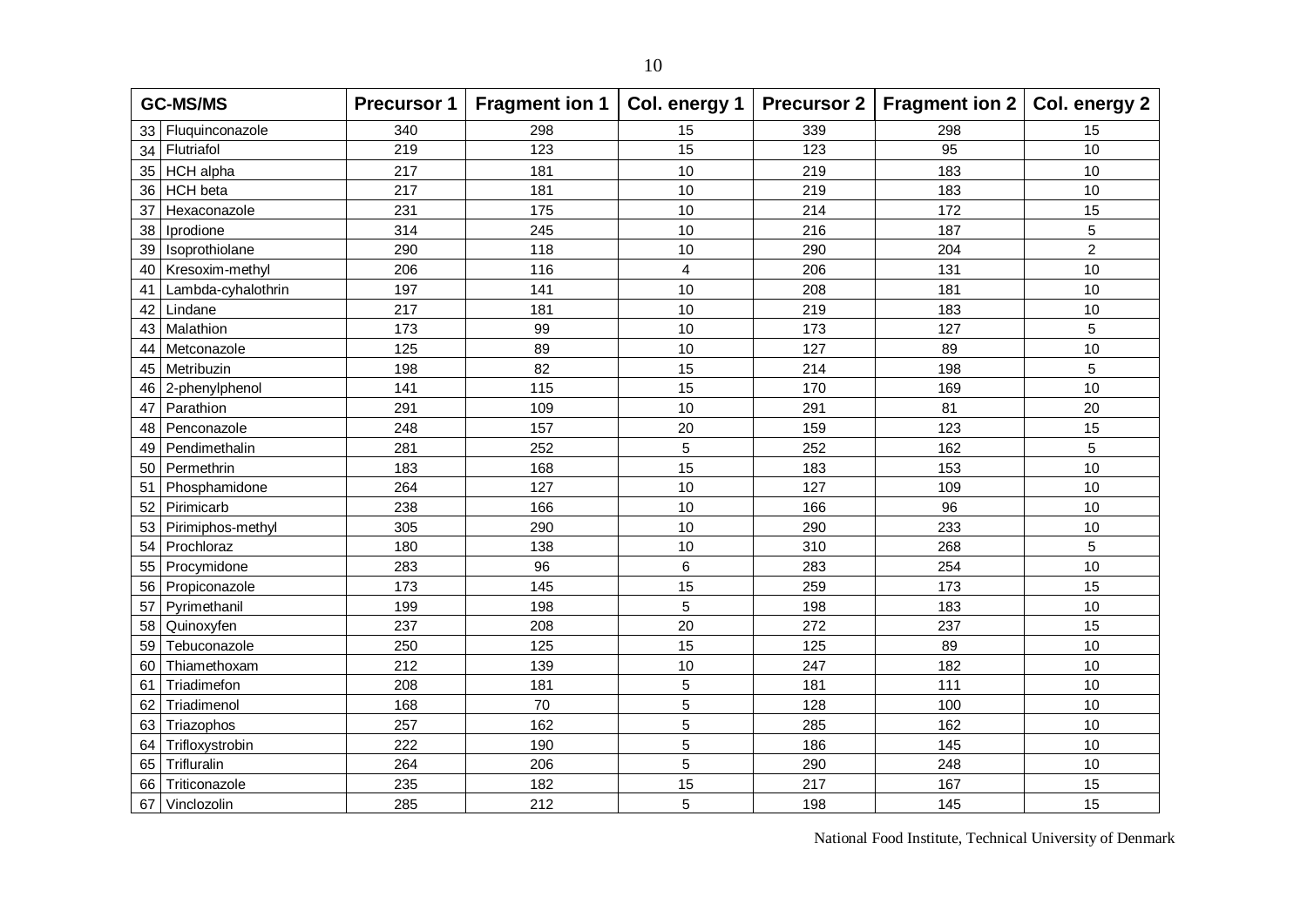# **Appendix 2: Recoveries, repeatability (RSDr) and Limit of Quantification (LOQ) for pesticides validated**

**on wheat**

<span id="page-10-0"></span>

|                      | <b>Spike level</b> |            | <b>Spike level</b> |                    | <b>Spike level</b> |                         |            |
|----------------------|--------------------|------------|--------------------|--------------------|--------------------|-------------------------|------------|
| <b>SweEt - Wheat</b> | mg/kg              | Horwitz, % | mg/kg              | Horwitz, %         | mg/kg              | Horwitz, %              |            |
|                      | 0.01               | 32         | 0.02               | 29                 | 0.1                | 23                      |            |
|                      | Recovery, %        | RSD, %     | Recovery, %        | RSD <sub>r</sub> % | Recovery, %        | RSD, %                  | <b>LOQ</b> |
| Azoxystrobin         | 79                 | 21         | 82                 | 9                  | 71                 | 5                       | 0.010      |
| <b>Bifenthrin</b>    | 89                 | 6          | 82                 | 2                  | 74                 | 5                       | 0.003      |
| <b>Boscalid</b>      | 81                 | 11         | 73                 | 6                  | 67                 | 5                       | 0.005      |
| Chlorfenvinphos      | 101                | 6          | 98                 | $\overline{2}$     | 86                 | 4                       | 0.004      |
| Chlorpropham         |                    |            |                    |                    | 93                 | 11                      | 0.012      |
| Chlorpyrifos         | 105                | 4          | 109                | 6                  | 88                 | 4                       | 0.002      |
| Chlorpyrifos-methyl  | 113                | 5          | 105                | 4                  | 79                 | 5                       | 0.003      |
| Cyfluthrin-total     | 65                 | 20         | 76                 | 9                  | 77                 | 7                       | 0.008      |
| Cypermethrin-total   | 97                 | 8          | 80                 | 10                 | 72                 | 4                       | 0.004      |
| Cyproconazole        | 89                 | 3          | 95                 | 5                  | 87                 | 5                       | 0.002      |
| Cyprodinil           | 120                | 17         | 119                | 10                 | 85                 | 7                       | 0.012      |
| Deltamethrin (cis)   |                    |            |                    |                    | 86                 | 8                       | 0.018      |
| Diazinon             | 115                | 5          | 95                 | 3                  | 68                 | $\overline{\mathbf{4}}$ | 0.004      |
| Difenoconazole       | 78                 | 13         | 77                 | $\overline{7}$     | 67                 | 5                       | 0.006      |
| Dimethoate           |                    |            |                    |                    | 75                 | 8                       | 0.195      |
| Endosulfan sulfate   |                    |            |                    |                    | 73                 | 20                      | 0.027      |
| Endosulfan-alpha     |                    |            |                    |                    | 92                 | $\boldsymbol{9}$        | 0.039      |
| Endosulfan-beta      |                    |            |                    |                    | 79                 | 12                      | 0.076      |
| Epoxiconazole        | 82                 | 6          | 80                 | $\overline{2}$     | 77                 | 5                       | 0.003      |
| Ethion               | 112                | 5          | 94                 | $\overline{2}$     | 70                 | $\overline{2}$          | 0.003      |
| Fenbuconazole        | 92                 | 14         | 83                 | $\overline{7}$     | 72                 | 4                       | 0.008      |
| Fenitrothion         | 110                | 5          | 100                | $\overline{2}$     | 77                 | 3                       | 0.003      |
| Fenpropidin          | 104                | 11         | 103                | 8                  | 91                 | 3                       | 0.007      |
| Fenpropimorph        | 111                | 5          | 88                 | 8                  | 76                 | 3                       | 0.004      |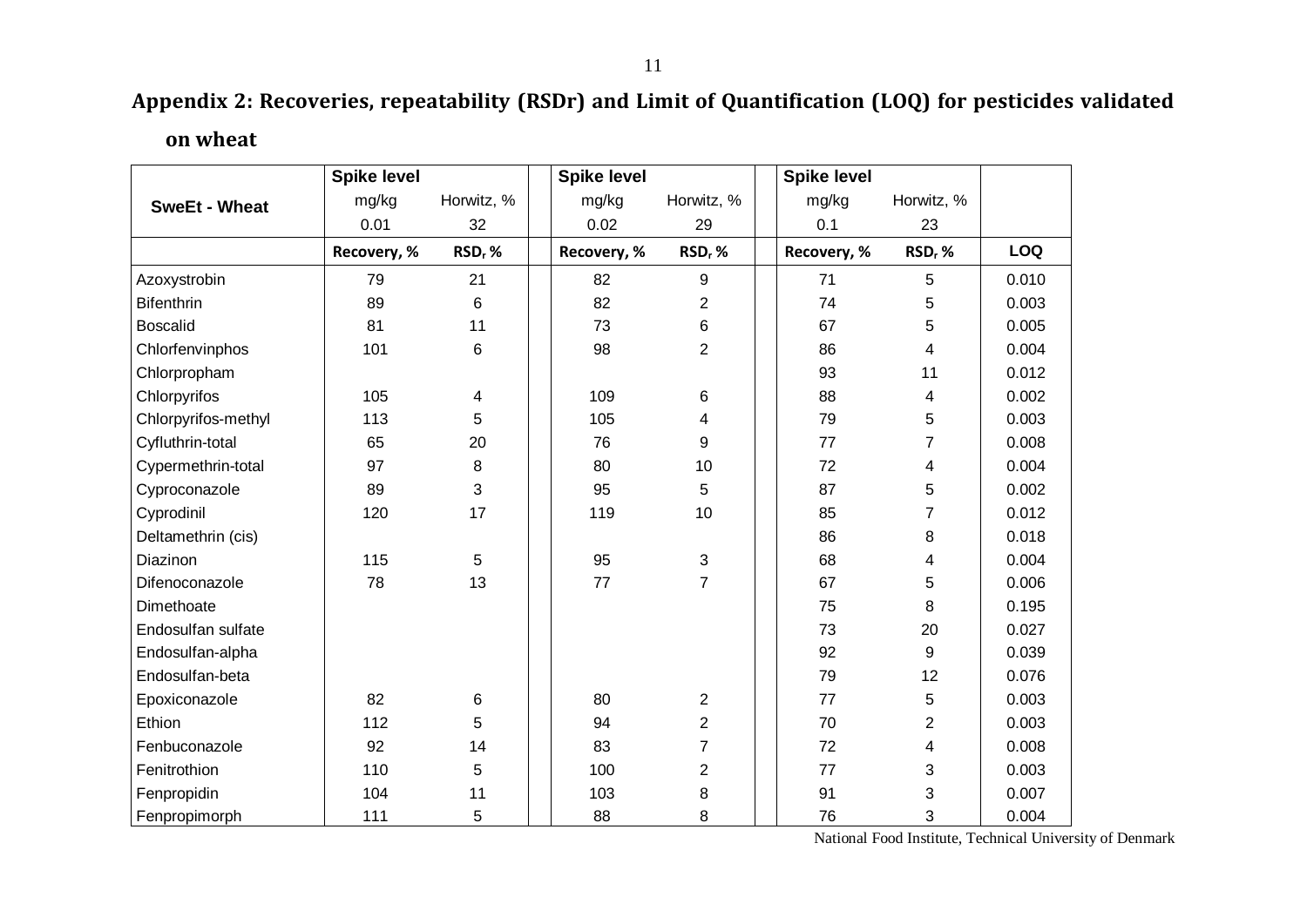|                      | <b>Spike level</b> |                | <b>Spike level</b> |                    | <b>Spike level</b> |                    |            |
|----------------------|--------------------|----------------|--------------------|--------------------|--------------------|--------------------|------------|
| <b>SweEt - Wheat</b> | mg/kg              | Horwitz, %     | mg/kg              | Horwitz, %         | mg/kg              | Horwitz, %         |            |
|                      | 0.01               | 32             | 0.02               | 29                 | 0.1                | 23                 |            |
|                      | Recovery, %        | $RSDr$ %       | Recovery, %        | RSD <sub>r</sub> % | Recovery, %        | RSD <sub>r</sub> % | <b>LOQ</b> |
| Fenvalerate RS-SR    |                    |                |                    |                    | 84                 | 8                  | 0.004      |
| Fipronil             | 104                | 6              | 95                 | 5                  | 74                 | $\overline{2}$     | 0.004      |
| Fluquinconazole      | 86                 | 14             | 82                 | 4                  | 71                 | 6                  | 0.007      |
| Flutriafol           | 130                | 9              | 109                | 6                  | 94                 | 5                  | 0.007      |
| HCH - alpha          | 105                | 11             | 112                | 8                  | 99                 | $\overline{4}$     | 0.007      |
| HCH - beta           | 111                | $\overline{2}$ | 108                | 5                  | 85                 | $\overline{c}$     | 0.001      |
| Hexaconazole         | 94                 | 15             | 101                | 12                 | 94                 | 6                  | 0.008      |
| Iprodione            | 79                 | 13             | 110                | 4                  | 81                 | 6                  | 0.006      |
| Isoprothiolane       | 98                 | 6              | 97                 | 3                  | 79                 | 6                  | 0.004      |
| Kresoxim-methyl      | 83                 | $\overline{7}$ | 92                 | 3                  | 78                 | $\overline{7}$     | 0.004      |
| Lambda-cyhalothrin   | 102                | 19             | 99                 | 5                  | 90                 | 4                  | 0.012      |
| Lindane              | 112                | 3              | 111                | $\overline{7}$     | 85                 | $\overline{2}$     | 0.002      |
| Malathion            | 71                 | 12             | 71                 | 3                  | 77                 | 6                  | 0.005      |
| Metconazole          | 75                 | 19             | 73                 | 15                 | 81                 | $\overline{7}$     | 0.009      |
| Metribuzin           | 77                 | 18             | 89                 | 8                  | 74                 | 5                  | 0.025      |
| Parathion            | 108                | 6              | 102                | 4                  | 80                 | 4                  | 0.004      |
| Pendimethalin        | 109                | 8              | 104                | 10                 | 77                 | 6                  | 0.005      |
| Permethrin           | 107                | 25             | 90                 | 18                 | 90                 | 5                  | 0.016      |
| Phosphamidone        | 106                | 12             | 95                 | $\overline{7}$     | 76                 | 5                  | 0.008      |
| Pirimicarb           | 120                | 3              | 117                | $\overline{2}$     | 81                 | 6                  | 0.002      |
| Pirimiphos-methyl    | 117                | 4              | 100                | $\overline{7}$     | 71                 | 5                  | 0.003      |
| Procymidone          | 91                 | 10             | 99                 | 4                  | 83                 | 3                  | 0.005      |
| Propiconazole        | 80                 | 30             | 82                 | 13                 | 73                 | 5                  | 0.015      |
| Pyrimethanil         | 109                | 6              | 88                 | 2                  | 72                 | 4                  | 0.004      |
| Quinoxyfen           | 103                | $\overline{2}$ | 101                | 3                  | 83                 | 4                  | 0.001      |
| Tebuconazole         | 80                 | 10             | 80                 | $\overline{7}$     | 79                 | 6                  | 0.005      |
| Thiamethoxam         | 73                 | 30             | 75                 | 10                 | 69                 | 5                  | 0.013      |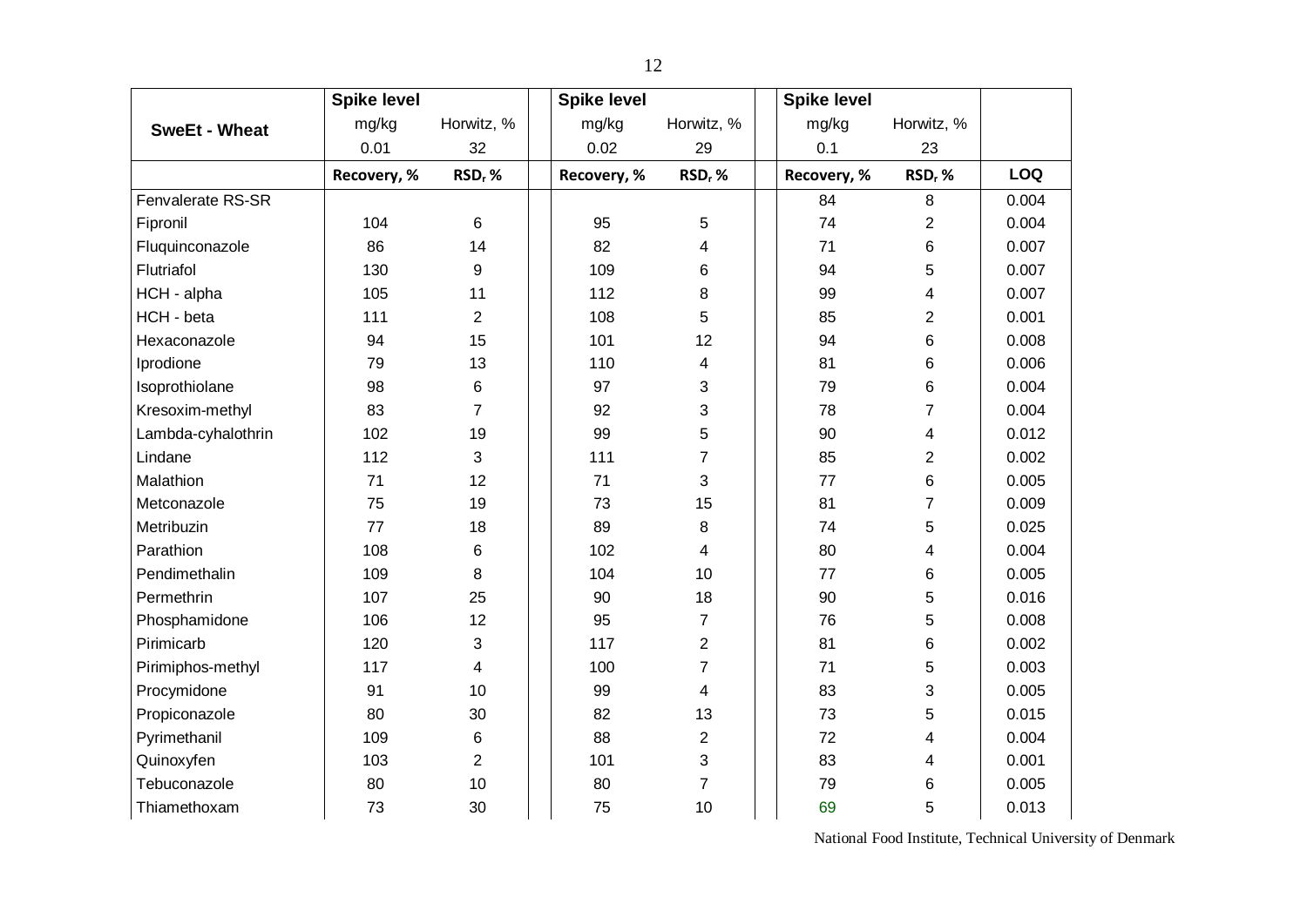|                      | <b>Spike level</b> |            | <b>Spike level</b> |            | <b>Spike level</b> |            |            |
|----------------------|--------------------|------------|--------------------|------------|--------------------|------------|------------|
| <b>SweEt - Wheat</b> | mg/kg              | Horwitz, % | mg/kg              | Horwitz, % | mg/kg              | Horwitz, % |            |
|                      | 0.01               | 32         | 0.02               | 29         | 0.1                | 23         |            |
|                      | Recovery, %        | $RSDr$ %   | Recovery, %        | $RSDr$ %   | Recovery, %        | $RSDr$ %   | <b>LOQ</b> |
| Triadimefon          | 89                 | 12         | 74                 | 4          | 80                 | 5          | 0.006      |
| Triadimenol          | 85                 | 21         | 70                 | 11         | 84                 | 4          | 0.011      |
| Triazophos           | 98                 | 11         | 87                 | 5          | 70                 | 2          | 0.007      |
| Trifloxystrobin      | 113                | 24         | 109                | 22         | 79                 | 4          | 0.019      |
| <b>Trifluralin</b>   | 119                | 6          | 109                |            | 80                 | 4          | 0.004      |
| Triticonazole        | 108                | 18         | 109                | 8          | 88                 | 7          | 0.012      |
| Vinclozolin          | 113                | 19         | 105                |            | 74                 | 4          | 0.013      |